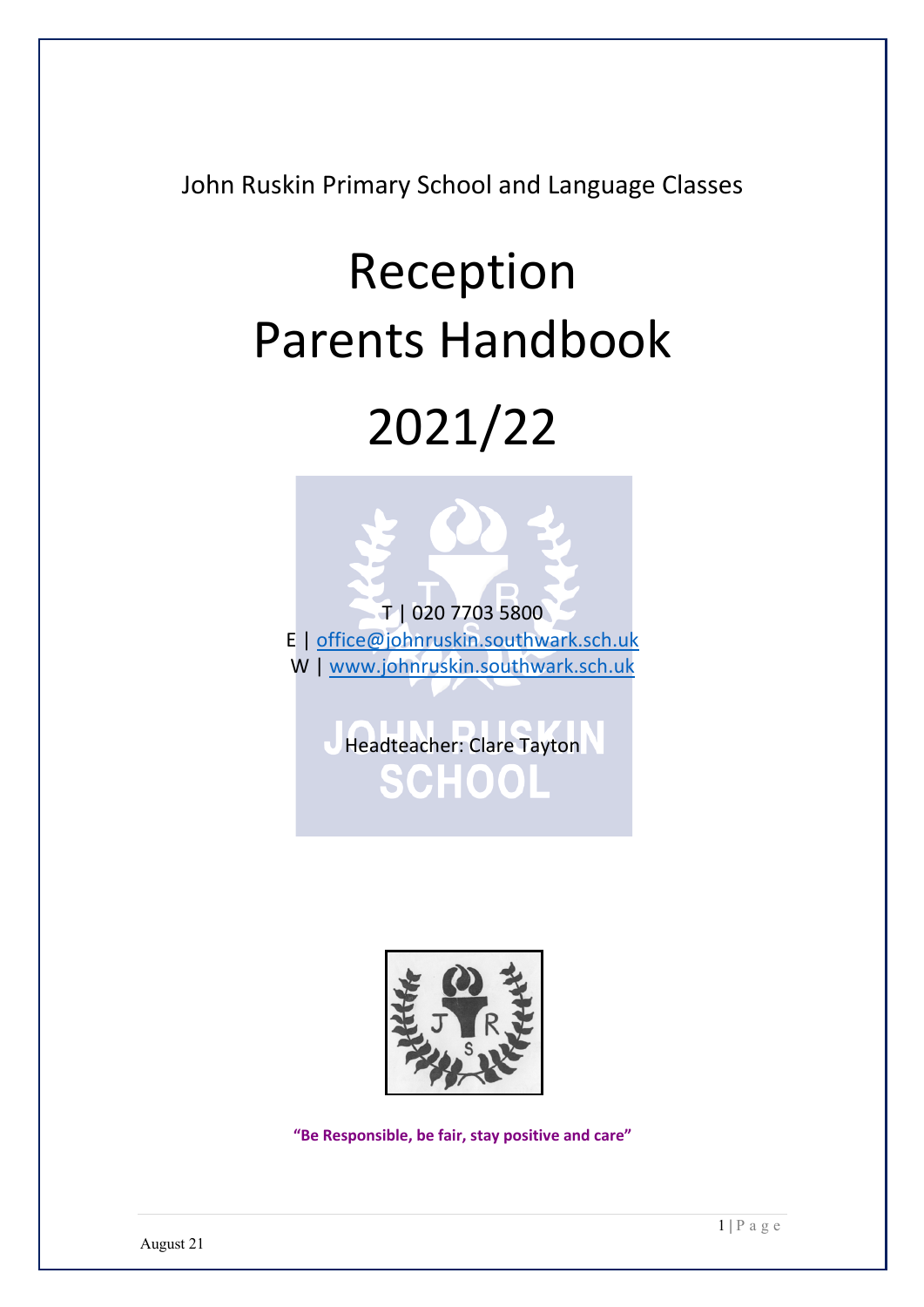## **Index**

Staffing in Reception Classes

Classroom Organisation

Times

The Curriculum

Physical Education

Core Values

Assembly

Uniform Educational Visits

Free School Meals and Healthy School Meals

Absence from School

Holiday Information

General Staffing Information

PACT information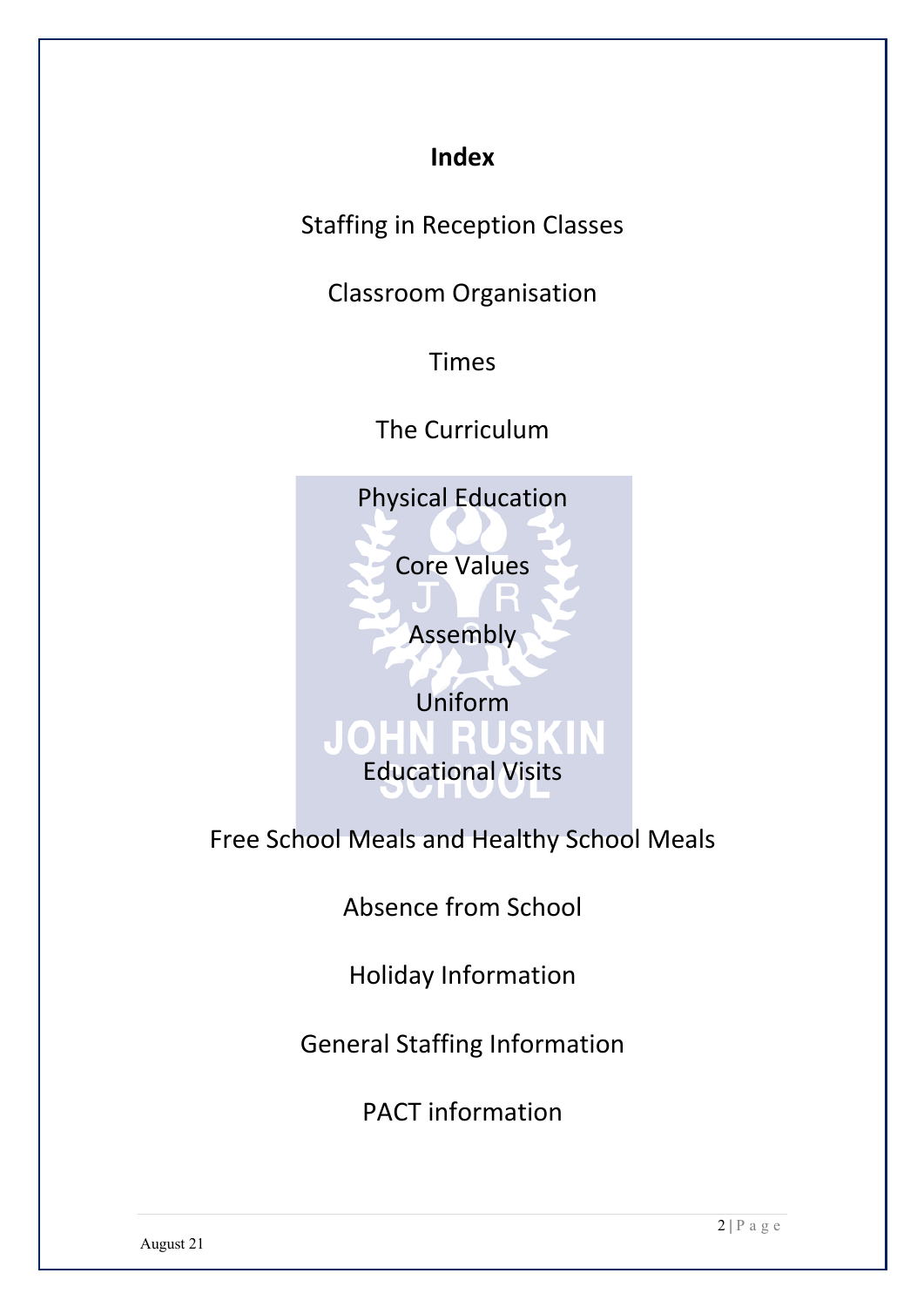#### **Staffing in Reception Classes**

We open two Reception Classes per school year, Pink Class and Blue Class. The classes will open in September 2021.

A Teaching Assistant is based in each Reception class. Reception Classes are supervised during their lunch and during their lunchtime playtime period.

#### **Classroom Organisation**

There are 30 children in each Reception Class. **At first, all children are part-time until the group has settled.**

Admissions are staggered to ensure all children have the necessary adult attention on their first days at school.

**You will be given notice of when your child will start full-time**. This will depend on a number of factors, i.e. how easily your child adapts to the school routine; how your child settles into their class; and their age when starting school. (Some children will be almost 5 years old when they start whilst the youngest may be only 4 years).

The Class Teacher will decide full time attendance. **Please allow at least two weeks before your child attends full time.** Some children will take longer than this.

Pink and Blue Classrooms are situated next to each other on the ground floor.

Each class has a specified cloakroom area and toilets are in both classrooms.

The children have their own outside play area, as well as being given occasional supervised access to the other playground areas.

#### **Time of Sessions**

| Morning session starts at: | 9.10am  |
|----------------------------|---------|
| Morning session ends:      | 11.45am |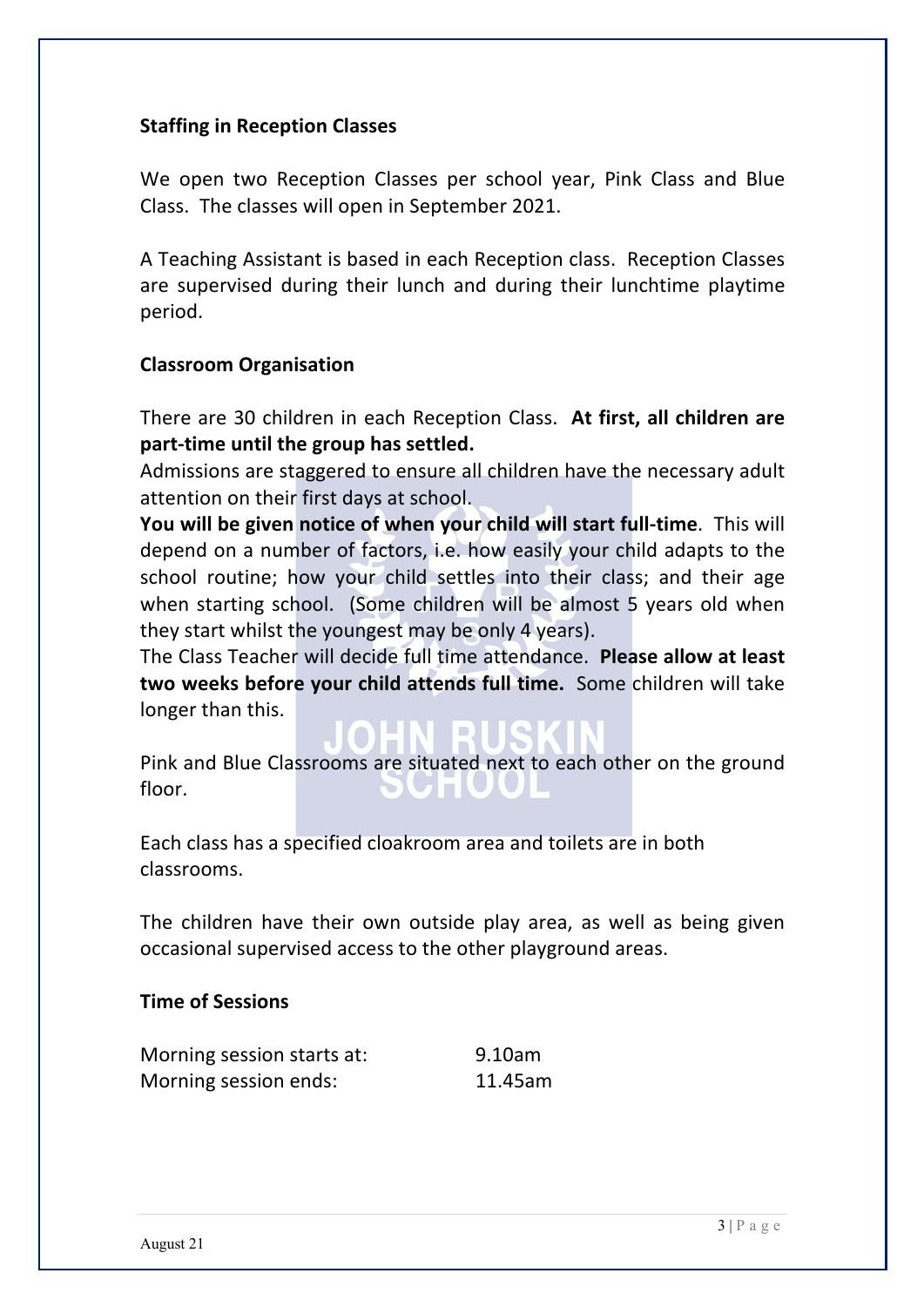|              | When your child attends full-time, Pink and Blue Classes eat lunch |
|--------------|--------------------------------------------------------------------|
| together at: | 11.45am                                                            |
|              |                                                                    |

| Afternoon session starts at: | 1.00 <sub>pm</sub> |
|------------------------------|--------------------|
| School finishes at:          | 3.30pm             |

**It is essential that you collect your child on time each day, whether part-time or full time.**

**Timekeeping is monitored for all children and late arrivals and collections are recorded on your child's attendance file.**

Parents who repeatedly bring their children late, or fail to arrive at the correct collection time, will be contacted by the Assistant Headteacher who may consider referring the matter to the Education Welfare and Attendance Service.

#### **The Curriculum**

Reception children continue to follow the Early Years Foundation Stage, which covers development, learning and care from birth to five. The core is play-based learning, combined with group and class teaching and learning in the following areas:

- Personal, social and emotional development
- Communication and language
- Literacy
- Mathematics
- Understanding the World
- Physical Development
- Expressive Arts and Design

Each area of the curriculum includes Early Learning Goals, which set out expectations for most children to achieve by the end of their time in reception. Staff make regular individual assessments in each child's Learning Record and we use this information to produce the Early Years Foundation Stage Profile at the end of the academic year. This document reflects how individuals have achieved in relation to the Early Learning Goals.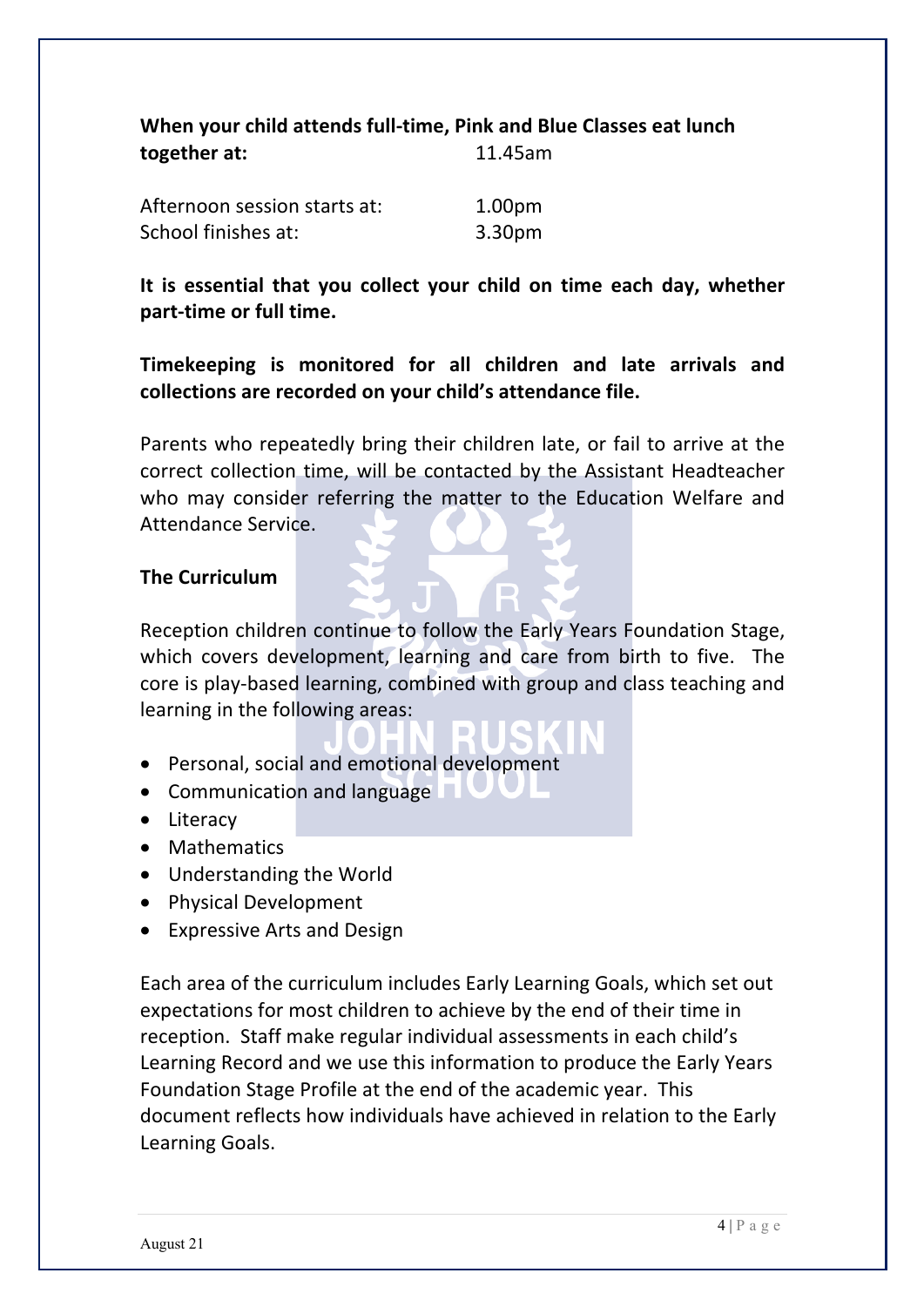### **Physical Education – (P.E.)**

All children will change for P.E. Children need navy shorts and a school tshirt, available from the school office. All indoor P.E. is done with bare feet. You will be notified by the Class Teacher of the day on which Pink/Blue Class will be doing P.E.

#### **Core Values**

The work of the school is based around eight core values. These values are: **respect, kindness, courage, wisdom, honesty, responsibility, hope and fairness.** We aim to show these values in all that we do, explicitly teaching and modelling them. We believe that if pupils understand and value these core values they will be successful lifelong learners.

#### **Assembly**

Reception children go to Friday's sharing assemblies from September and later in the year attend Wednesday assembly also. Please discuss with one of the Headteacher if you wish to withdraw your child from a particular assembly on religious grounds.

#### **Uniform**

We have a very smart uniform and all the children wear their uniform with pride. All children wear a school jumper/cardigan, a white shirt and tie and polo shirts with a tie during the summer months. **The Reception children wear an elasticated tie.** Girls can wear navy and white checked school dresses in the summer months. All children should wear navy trousers or skirts. Sensible footwear is essential as we have many sets of stairs in school. Black school shoes must be worn, socks and tights must be navy, white or grey. Children must **never** wear sandals, slip on shoes or open toe shoes. Shoes with a high heel are not allowed.

### **Hooded tops, e.g. fleecy tops and sleeveless tops are not allowed in school**.

Elaborate hair styles and visibly 'gelled' hair or spiked hair are not allowed. Long hair must be tied back to prevent the transmission of head lice and for safety reasons.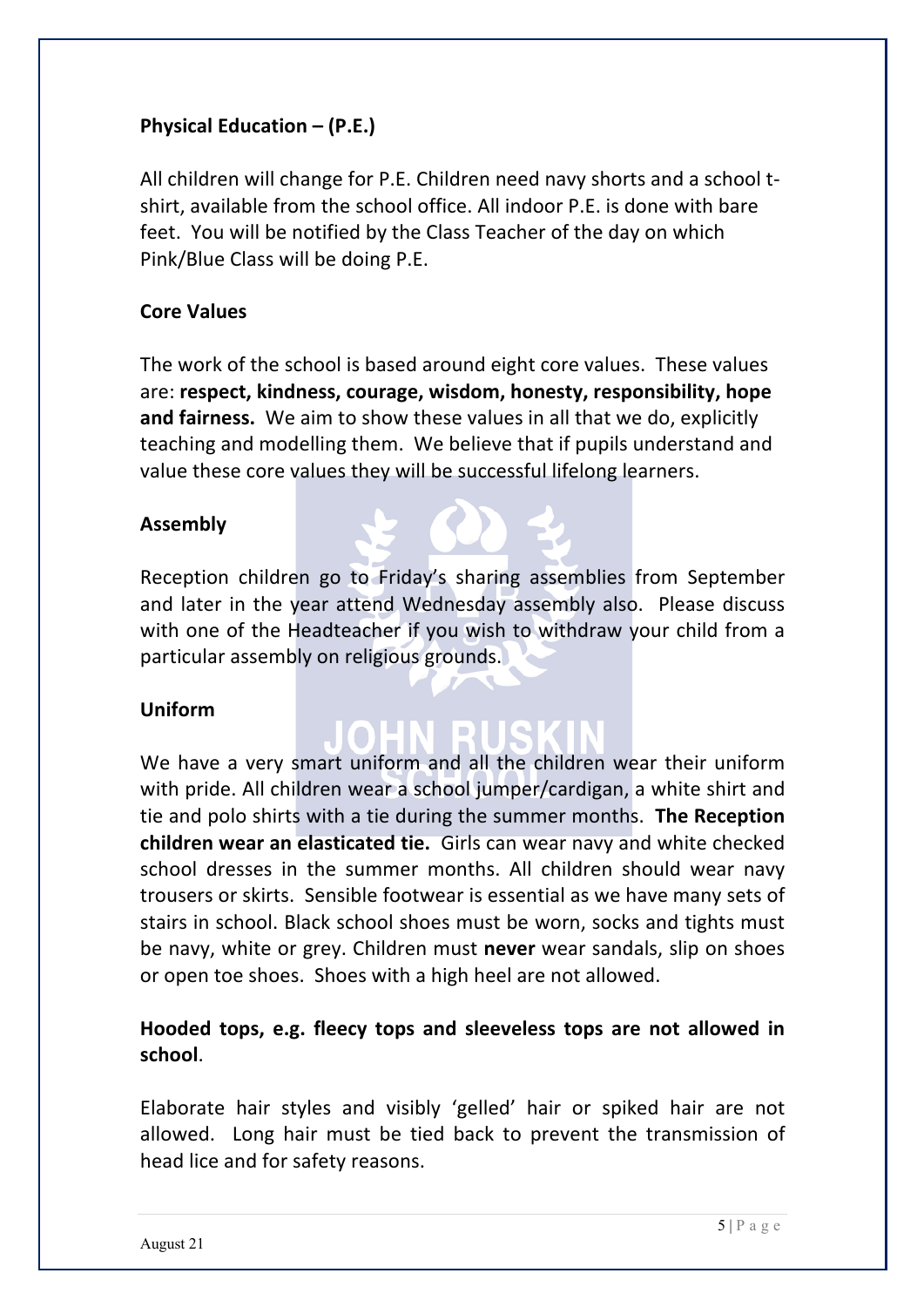**All** clothing must be labelled with your child's name.

For reasons of Health and Safety, **only small stud earrings may be worn in school**. Please remove all other items of jewellery from your child before sending him/her to school each day.

You can purchase your child's school uniform at: https://www.mandsyourschooluniform.com/

Book bags and ties are also available to purchase from the school office.

#### **Educational Visits**

Sometimes the children go out on Educational Visits. These visits are chosen to focus on a particular area of the curriculum. It is very helpful if you can accompany the class on such visits; please let your child's teacher know if you are able to help in any way.

#### **Free School Meals and Healthy School Meals**

Currently the London Borough of Southwark has an initiative which means all children in Primary classes are entitled to a free Healthy School meal. **All parents/carers must complete the form 'Application for pupil premium funding' in the enrolment pack; you will have help to complete the forms if needed.** Those parents/carers who are in receipt of benefits need to tick the appropriate box(es) on the same form. Halal meals are now served as an alternative. If you wish your child to always have the Halal option, then please complete the form in the enrolment pack.

All school dinners must be booked with our School Cook by 9.45am each day. If your child is going to arrive late for school e.g. medical/dental appointment etc, **then you must contact the school office before 9.45 to book your child's lunch.** Failure to contact us means there will be no lunch booked and you must then provide a packed lunch.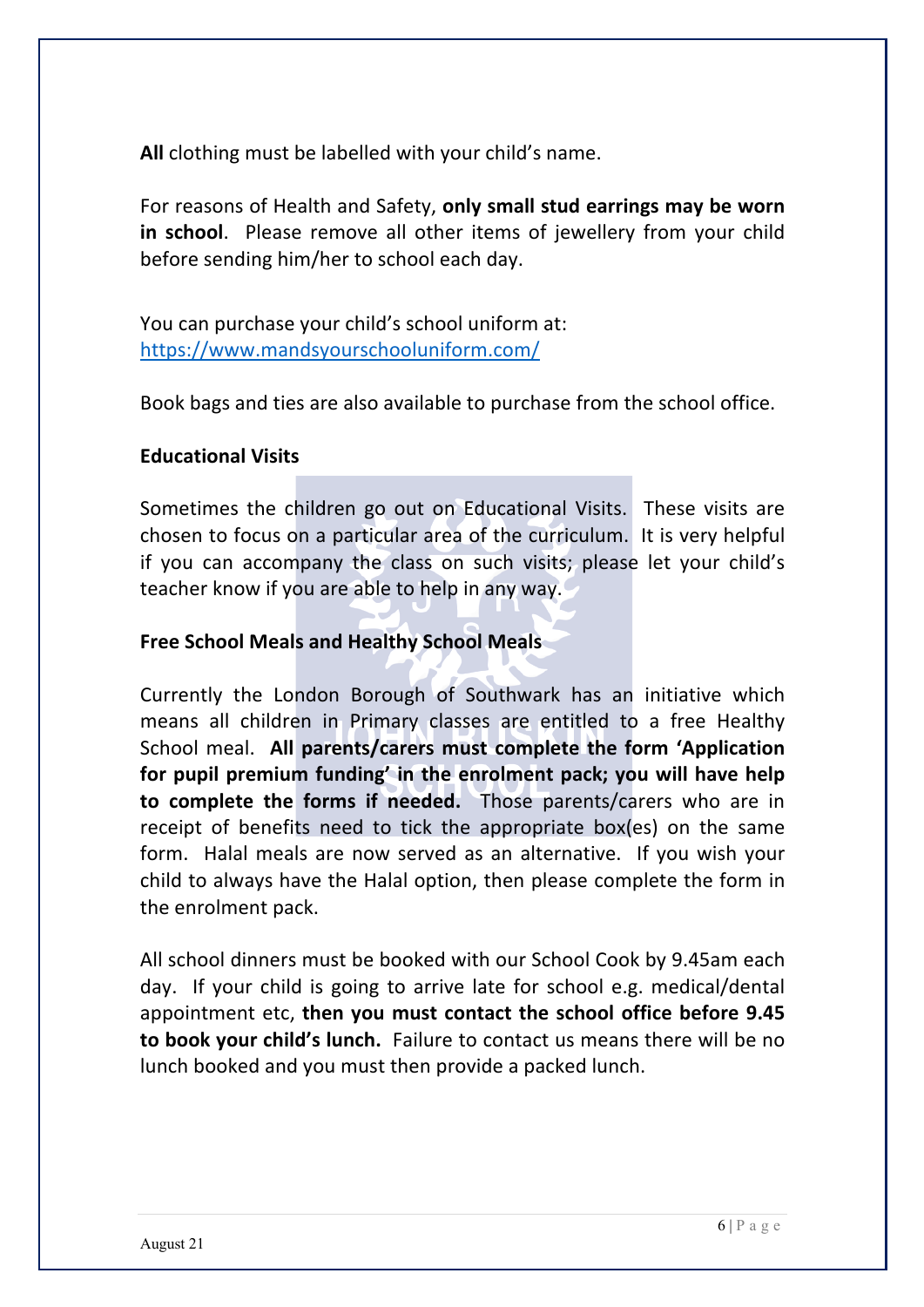#### **Absence from School**

If your child is going to be absent from school you **must** contact school **before 10.00am** to provide a reason for the absence. Any child who is absent without the school receiving a reason, will be treated as an unauthorised absence from school, and recorded accordingly onto your child's attendance record.

Wherever possible, please book appointments for your child outside of school hours. Most opticians, non-urgent medical appointments etc can be booked after school hours, at weekends or during the 13 weeks of school holidays.

#### **Holidays during Term Time**

Family holidays must be taken during the official school holidays. If you require **exceptional leave** (e.g. death/serious illness of relative etc) you **must** complete a request form, available from the school office and submit it to the Headteacher with **supporting evidence**.

#### **General Staffing Information**

Headteacher – Clare Tayton Deputy Headteacher – Giovanni Giovanelli and Suzy Gregory School Business Manager – Jonathan Verity Premises Manager – Oliver Williams

If you have any general queries, please do come to see us in the main school office and we will be happy to advise you, or make appointments for you to see the appropriate person.

#### **Office Hours are 8.30am to 5pm daily.**

**PACT Information** (**P**arents **A**nd **C**hildren **T**ogether)

We believe, and research supports this view, that when parents spend time reading with their children, demonstrating to them that reading is important and enjoyable, their children improve faster than those who do not receive this kind of support.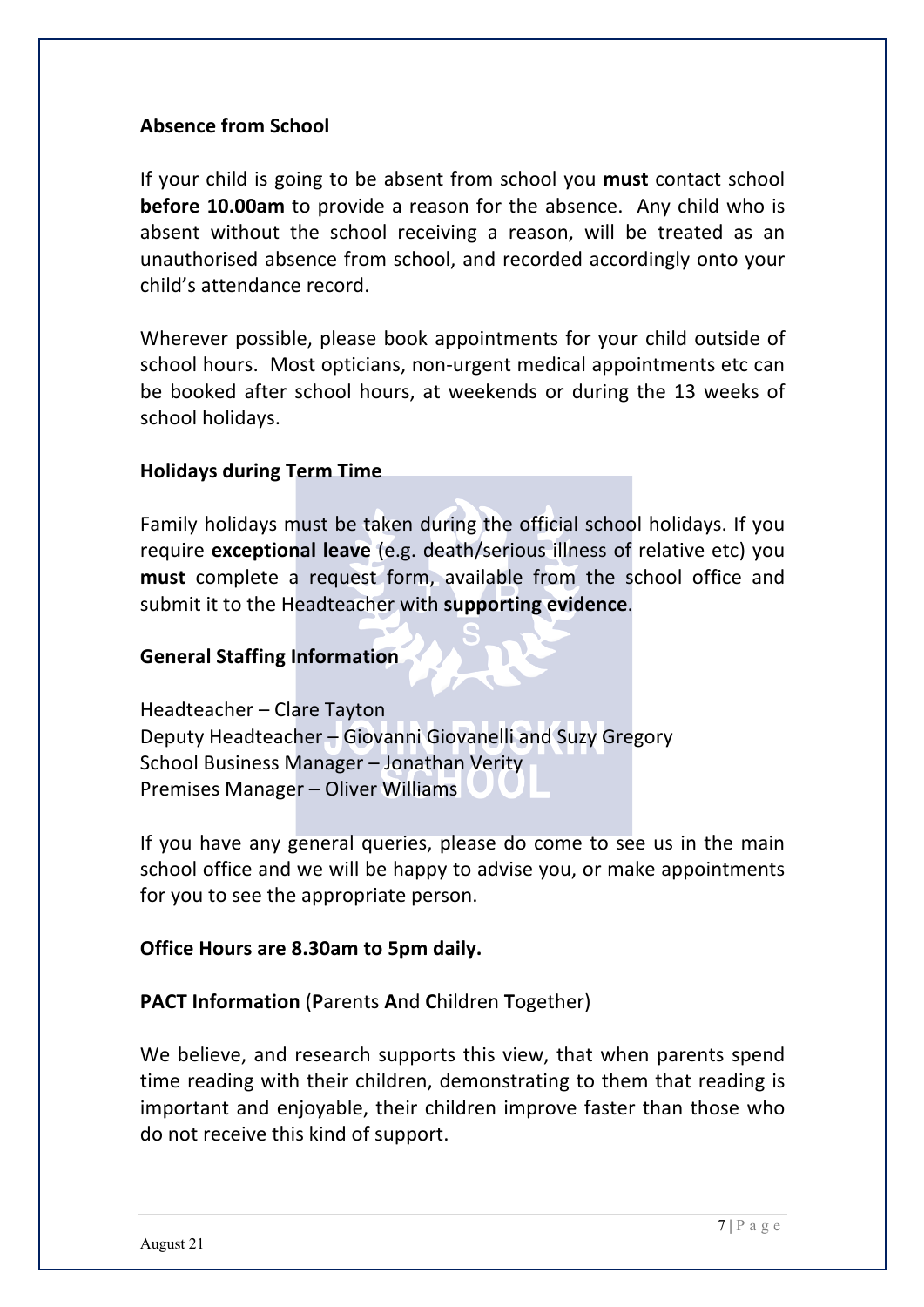The first part of this document contains our school PACT policy which explains how the scheme will be organised.

The rest of the document consists of suggestions that may help you when reading at home with your child.

#### **John Ruskin PACT Policy**

In each class there will be a good selection of books available for children to choose from.

In Reception and Infant Classes your child will take home two books a week: a book of your child's choice and a book from the school reading scheme. Books should be taken home every night and returned to school in the morning. Book changing days will be decided by your child's Class Teacher. The book your child picks from the library may be of a reading level above their current ability and is for enjoying together.

Books must be returned before further books can be borrowed.

It is essential that books are well looked after. Any damaged books must be returned to the Class Teacher or Librarian and the full cost of the book must be paid. You may purchase a school book bag, which is sturdy and is useful for the children when bringing home letters and any work.

Book bags will be kept together in a specified place in the classroom.

Each child will have a Reading Record Book which the Class Teacher or Teaching Assistant will write the titles of the books and the dates that they were issued. In Year 2 and the junior classes this can be done by the children themselves or a parent. There is a space for parents to write a comment on their child's reading progress and record any questions or queries that they may have. If you do not wish to write a comment, please just initial the record book so that we are aware the book has been read.

Teachers or Teaching Assistants will check the Reading Record Books and comment or advise parents as necessary. Teachers will be happy to discuss any problems briefly immediately before or after school or in greater depth by appointment.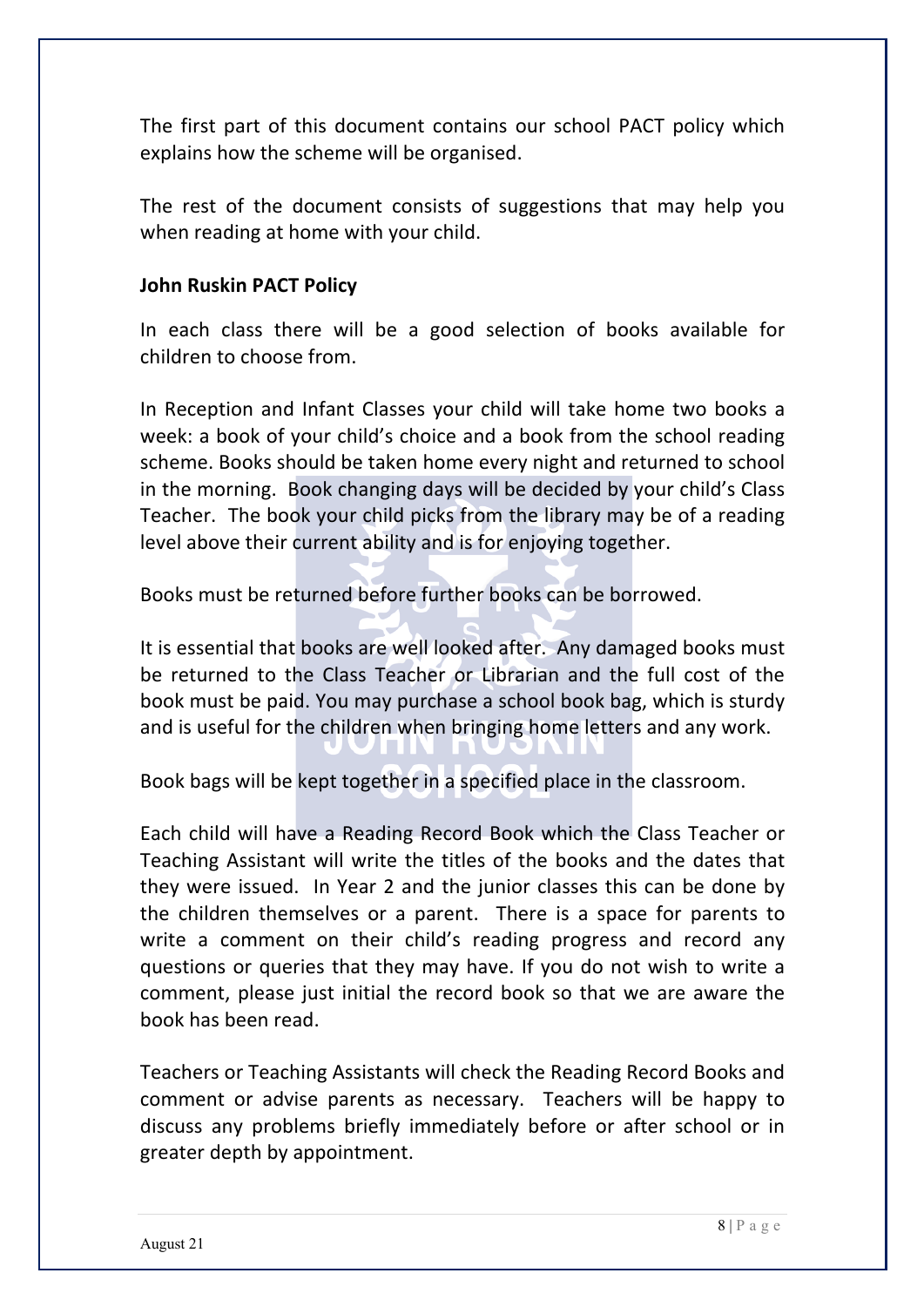The English Co-ordinator, Head and Deputy Head are also available for advice or to answer questions about PACT.

The PACT scheme is to support and extend the reading that the children are doing in school.

The PACT scheme applies to children of all ages and reading abilities. Emphasis is always on enjoyment, building confidence, praise, encouragement and the sharing of books.

#### **Reading Together at Home**

Remember that there is no right or wrong way to read with your child, as long as you are relaxed and positive about it.

Make yourselves comfortable and cosy during reading times, try to become completely involved and give your undivided attention.

Choose a time for reading when there is nothing else you would much rather be doing e.g. watching a favourite television programme.

Keep your reading sessions short  $(10 - 15$  minutes) and stop if either of you is too tired.

Use lots of positive praise and encouragement, try not to be critical, angry or make a fuss about mistakes.

Discourage any feelings of competition with other children at home or school.

If the book seems too hard, read it through and talk about the parts that seemed interesting to your child. If the book seems too easy remember that everyone likes to relax sometimes with an easy read and this builds up confidence.

Sometimes children want to re-read a book (maybe several times over) and this should be encouraged.

Children will learn from anyone who shows an interest in their development. So encourage brothers, sisters, cousins, grandparents, aunts and uncles to join in.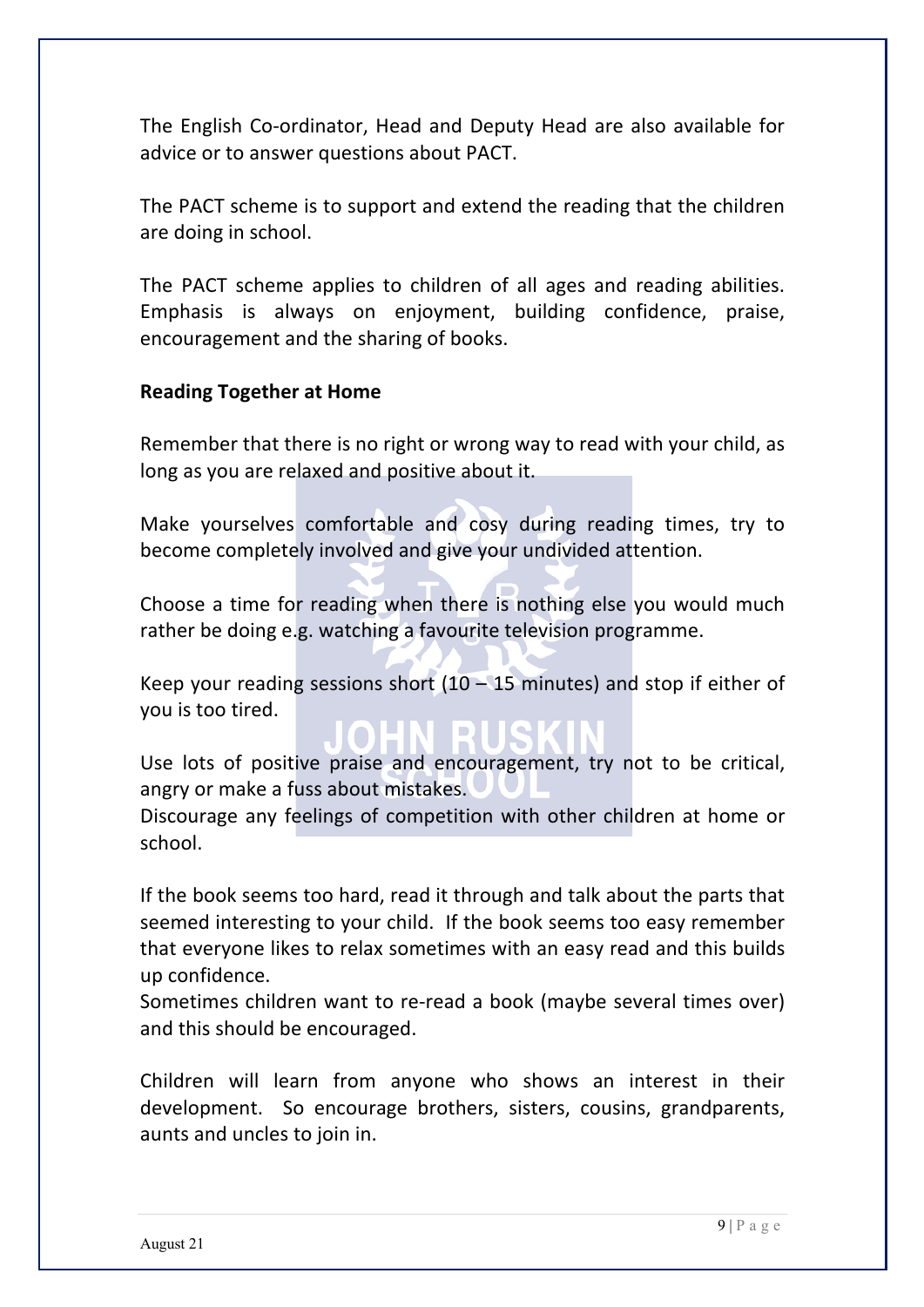#### **Helping Your Child to Read the Text**

Sit so that you can both see the words and pictures regardless of who is reading at the time.

Look at the pictures and briefly discuss the book before reading the words.

Use the pictures to help your child predict the story. Encourage your child to guess at unknown words and be pleased if they make a sensible guess, even if it is not exactly right. Help your child to break words down into sounds and work at 'sounding them out'. The first sound in an unknown word is a particularly useful clue to guessing the word.

Don't correct every word they read incorrectly, particularly if their mistakes don't affect the overall meaning or story. If however they are really struggling, offer to take over the reading and praise them for their efforts.

Try to read regularly with your child (rather than every day one week and then not at all the next). Try to read at least two or three times a week if every day is difficult for you.

Don't forget that the opportunity for your child to read is all around you as well as in books. Food packaging, shopping lists, road signs, birthday cards, catalogues etc all offer a chance for you and your child to read together.

#### **Writing a Comment in the Reading Record Book**

Please try and make a short written comment every time you read with your child. This can be a brief comment about your child's progress and your name or initials. Here are some examples:

- *Read well today with Mum*
- *Needed some help with the words but read well once we had looked at the pictures together. AG.*
- *We discussed what might have happened to the giant if Jack hadn't cut down the beanstalk. Dad.*
- *Read both books on his own for the first time. Hooray! Gran*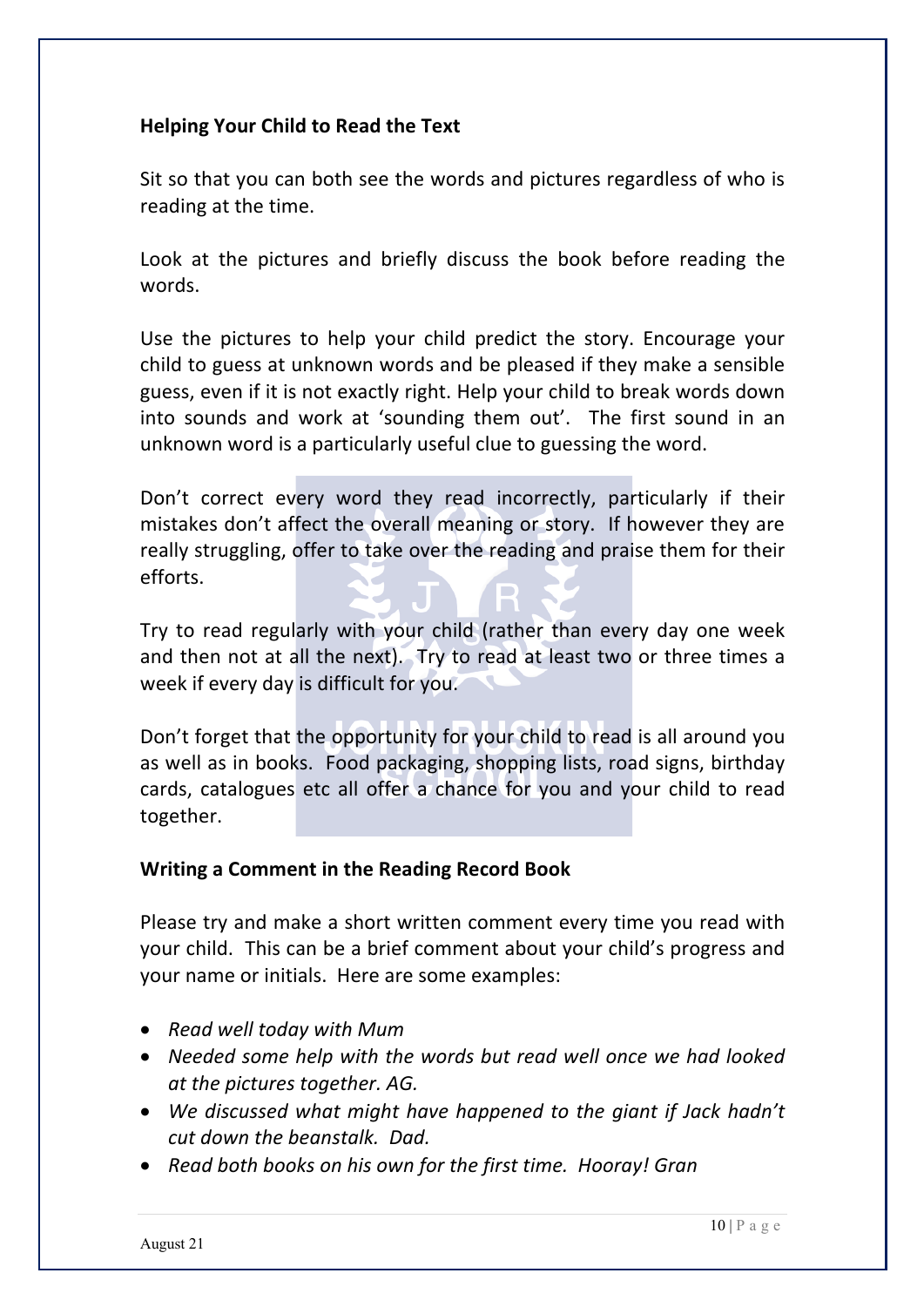If you feel that any book is particularly successful or unsuccessful please note it in the Reading Record Book.

If at any time you are worried about your child's reading or there is something that you do not understand, please come and see us.

Teachers are interested in your comments and opinions about the books and about your child's progress with reading at home.

Don't be afraid to come into school and ask for help or advice or to make a suggestion regarding any aspect of reading at home with your child.



This PACT document was written by Suzy Gregory.